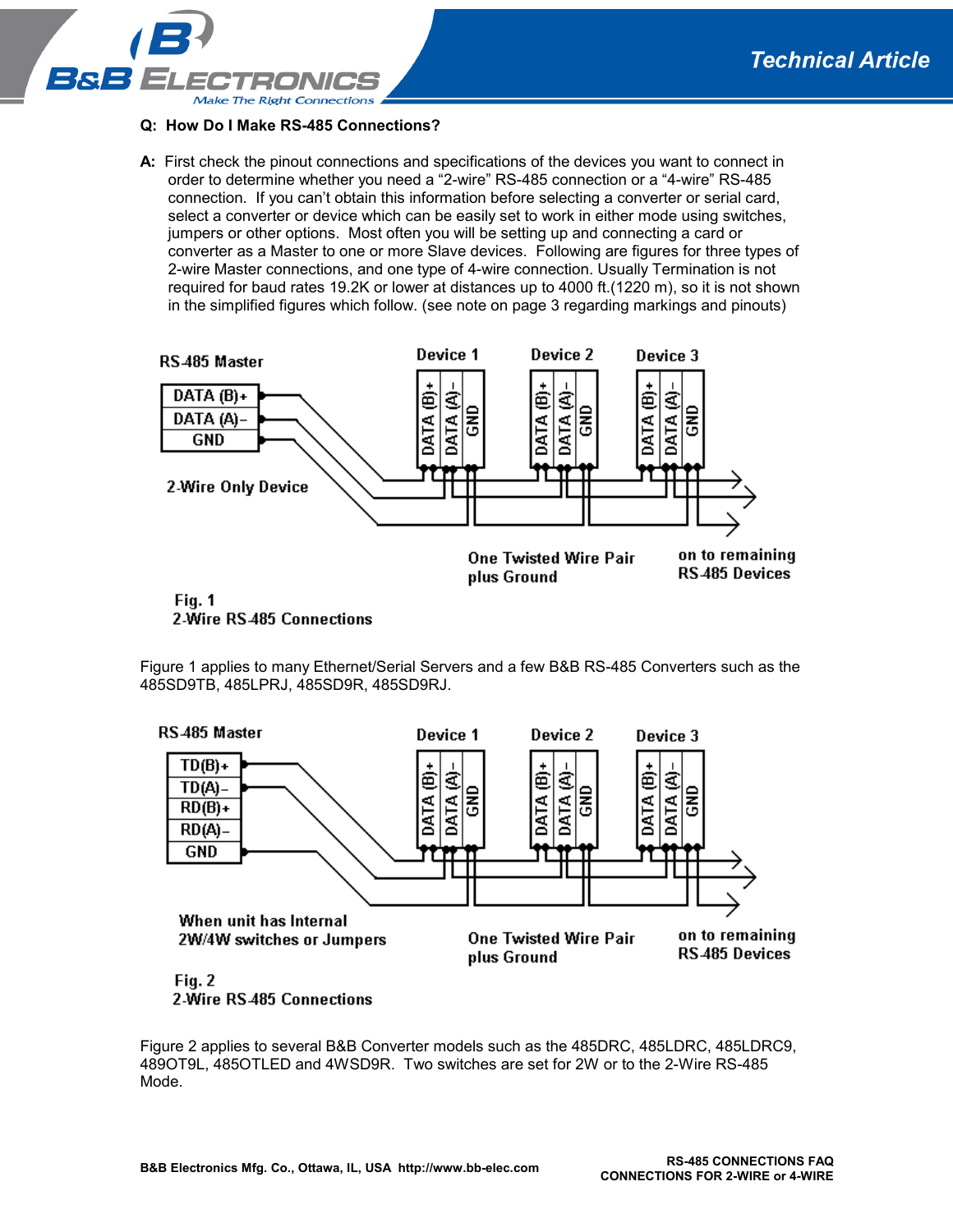**PAGE 2 OF 3** 





2-Wire RS-485 Connections

Figure 3 applies to most B&B RS-485 Converters or Serial Cards that can be set for 2-wire or 4 wire operation, and for some 2-wire Converters that use the same circuit board for the RS-422 model. Check the Data Sheet schematic or block diagram. Figure 3 is also used for Repeaters/Optical Isolated Repeaters such as the 485RPTR, 485OP, 485OPDR. A RS-422 device does not tri-state the transmitter so it cannot use these connections.

Some Converter models are: 485BAT3, 485COR, 485CON, 485COSR, 485COSN, 485CSP2, 485TBLED, 485LP9N, 485LP9, P485BTB1, 485HSPR.



## **4-Wire Connections**

485 Device 3

This connection is used for a single Master in a 4-wire system. When only one master is used, the Master can be set to RS-422 mode since the there is no need to share the transmit wire pair to the Receivers of all the devices. All of the devices must be RS-485 and Tri-state since the same wire pair to the Receiver must be shared by the Transmitters of all the devices. The advantage of the 4-wire connection is that all devices only see commands from the Master, and no Device sees the responses from other devices. Turn-around delay is also not required.